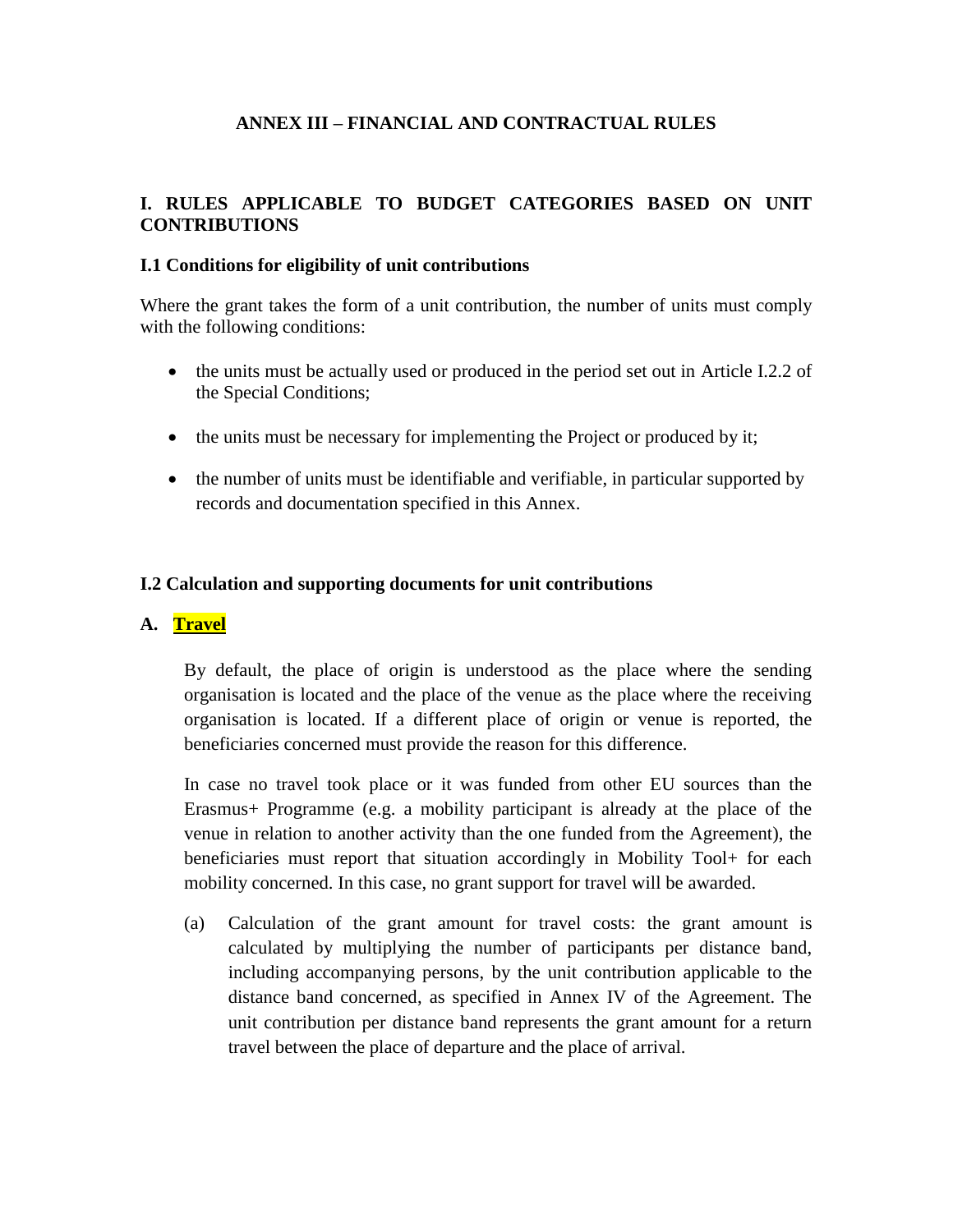For the establishment of the distance band applicable, the beneficiary must indicate the distance of a one-way travel using the on-line distance calculator available on the Commission's website at:

[http://ec.europa.eu/programmes/erasmus-plus/tools/distance\\_en.htm.](http://ec.europa.eu/programmes/erasmus-plus/tools/distance_en.htm) The beneficiary will calculate in Mobility Tool+ the grant amounts for travel based on the applicable unit contribution rates.

- (b) Triggering event: the event that conditions the entitlement to the grant is that the participant has actually undertaken the activity.
- (c) Supporting documents: Proof of attendance of the activity in the form of a declaration signed by the participant and the receiving organisation specifying the name of the participant, the purpose of the activity, as well as its starting and end date.

### **B. Organisational support**

- (a) Calculation of the grant amount: the grant amount is calculated by multiplying the number of days per participant by the unit contribution applicable per day for the receiving country concerned as specified in Annex IV of the Agreement. One travel day before the activity and one travel day following the activity can be included for the calculation of the organisational support if relevant.
- (b) Triggering event: the event that conditions the entitlement to the grant is that the participant has actually undertaken the activity.
- (c) Supporting documents:

Proof of attendance of the activity in the form of a declaration signed by the participant and the receiving organisation specifying the name of the participant, the purpose of the activity, as well as its starting and end date.

(d) Reporting:

The beneficiary must report in Mobility Tool+ on all mobilities realised under the project.

## **II. RULES APPLICABLE FOR THE BUDGET CATEGORIES BASED ON REIMBURSEMENT OF ACTUAL INCURRED COSTS**

#### **II.1. Conditions for the reimbursement of actual costs**

Where the grant takes the form of a reimbursement of actual costs, the following conditions must apply: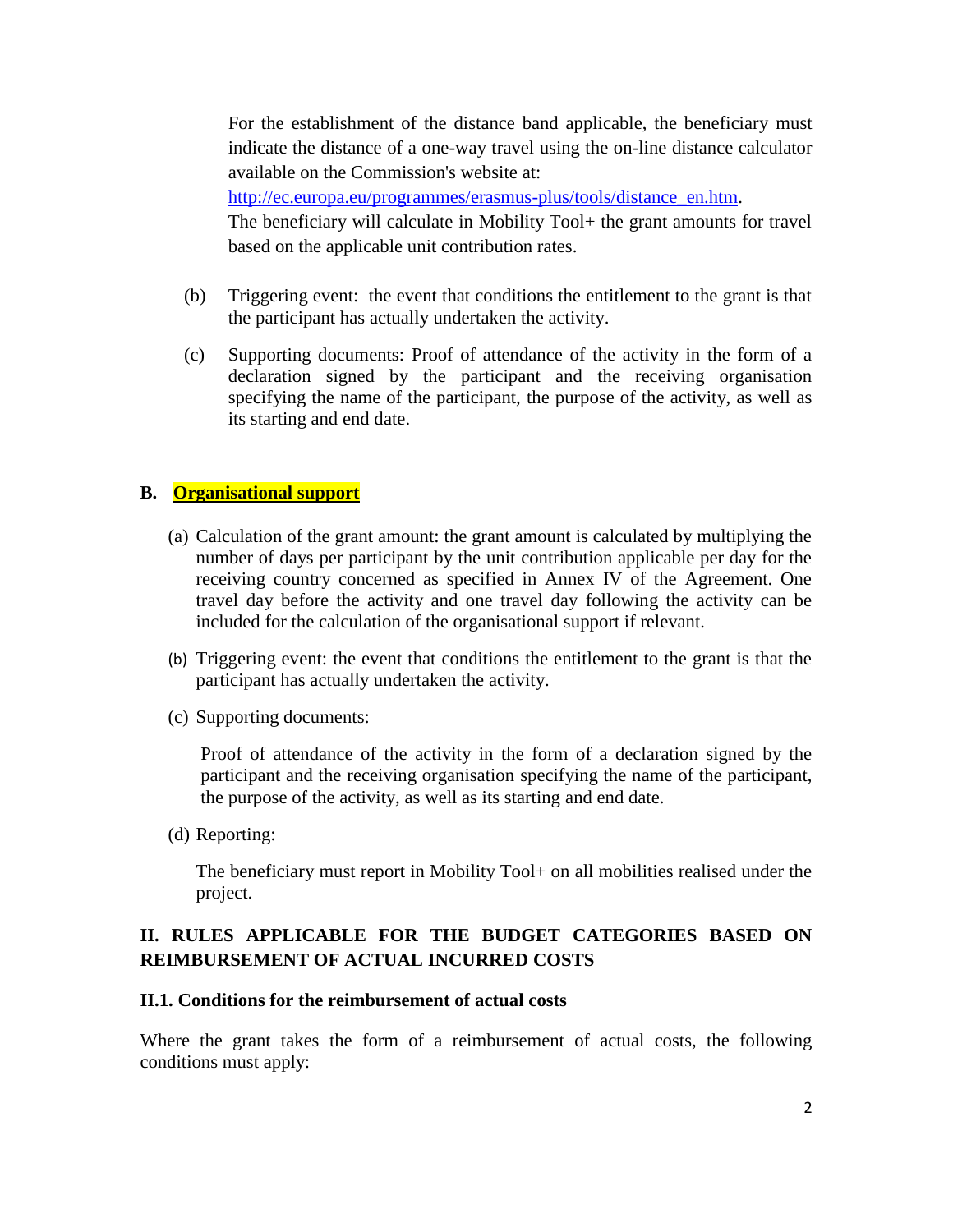- (a) they are incurred by the beneficiary;
- (b) they are incurred in the period set out in Article I.2.2.;
- (c) they are indicated in the estimated budget set out in Annex II or eligible following budget transfers in accordance with Article I.3.3;
- (d) they are incurred in connection with the Project as described in Annex II and are necessary for its implementation;
- (e) they are identifiable and verifiable, in particular are recorded in the beneficiary's accounting records and determined according to the applicable accounting standards of the country where the beneficiary is established and with the beneficiary's usual cost accounting practices;
- (f) they comply with the requirements of applicable tax and social legislation;
- (g) they are reasonable, justified, and comply with the principle of sound financial management, in particular regarding economy and efficiency;
- (h) they are not covered by a unit contribution as specified in Section I of this Annex.

### **II.2. Calculation of actual cost**

#### **A. Special needs support**

- (a) Calculation of the grant amount: the grant is a reimbursement of 100% of the eligible costs actually incurred.
- (b) Eligible costs: costs directly related to participants with special needs and accompanying persons (including costs related to travel and subsistence, if justified and as long as a grant for these participants is not requested through budget categories "travel" and "organisational support") and that are additional to costs supported by a unit contribution as specified in Section I of this Annex.
- (c) Supporting documents: proof of payment of the related costs on the basis of invoices specifying the name and address of the body issuing the invoice, the amount and currency, and the date of the invoice.
- (d) Reporting:
	- The beneficiary must report in Mobility Tool+ whether additional grant for special needs support was used for any of the participants with special needs and/or accompanying person;
	- In such case, the beneficiary must report in Mobility Tool+ the type of additional expenses as well as the real amount of related costs incurred.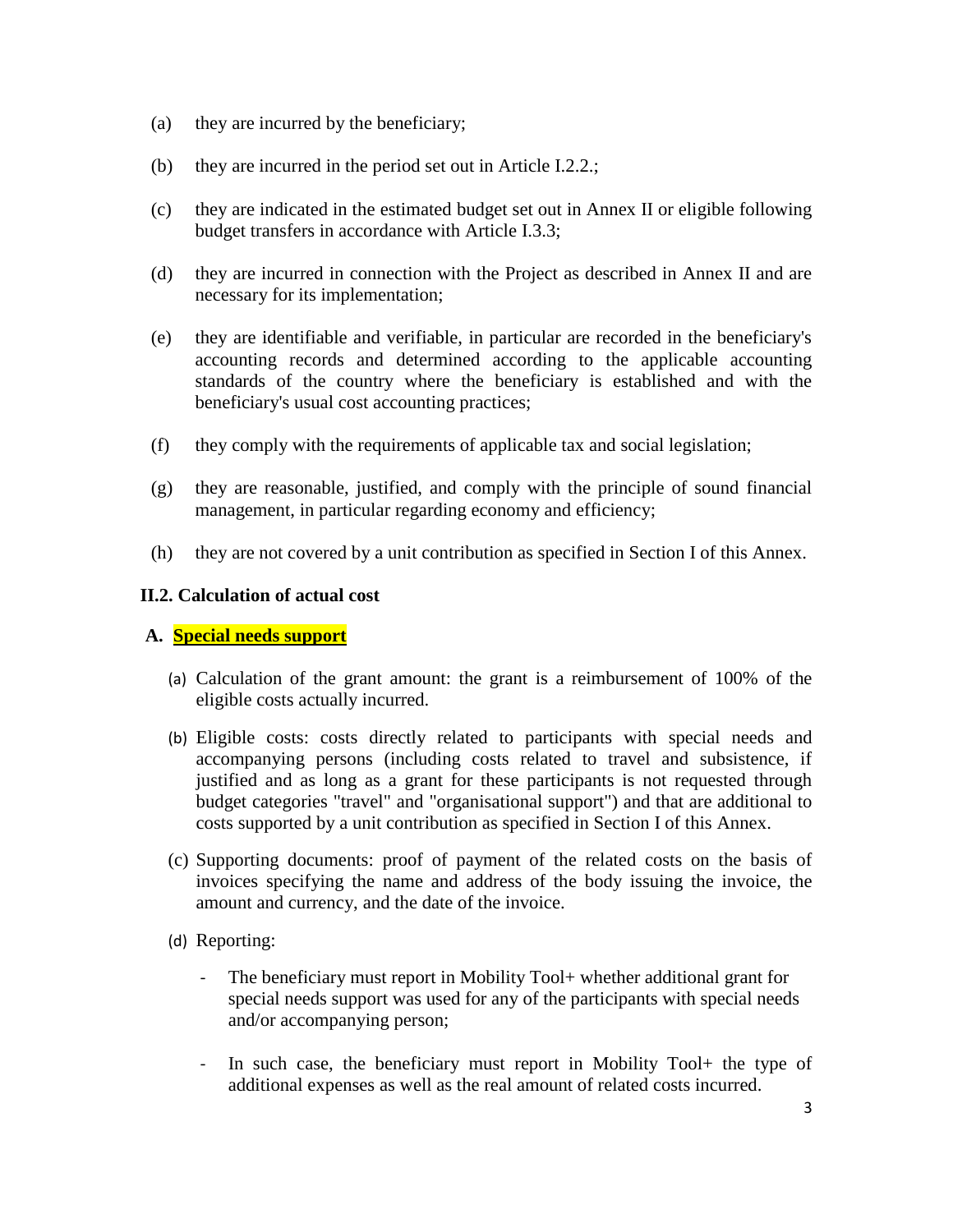### **B. Exceptional costs**

- (a) Calculation of the grant amount: the grant is a reimbursement of 75% for a financial guarantee, for costs connected to (online) consultations and opinion polls of young people and for dissemination activities, of 80% of the eligible costs for expensive travel costs of eligible participants and of 100% of the eligible costs actually incurred for the additional costs directly related to participants with fewer opportunities and for costs related to visas, residence permits, vaccinations.
- (b) Eligible costs:
	- Costs relating to a financial guarantee lodged by the beneficiary where such guarantee is required by the NA, as specified in Article I.4.2;
	- Costs connected to (online) consultations and opinion polls of young people if necessary for the Project;
	- Costs connected to dissemination and exploitation of results;
	- Costs of travel in the most economical but also effective way for eligible participants for which the standard funding rule does not cover at least 70% of the eligible costs. The exceptional costs for expensive travel replace the standard travel grant.
	- Costs to support the participation of young people with fewer opportunities (excluding costs for travel and organisational support for participants and accompanying persons);
	- Costs related to visa, residence permits and vaccinations of participants in mobility activities.
- (c) Supporting documents:
	- In the case of a financial guarantee: proof of the cost the financial guarantee issued by the body providing the guarantee to the beneficiary, specifying the name and address of the body issuing the financial guarantee, the amount and currency of the cost of the guarantee, and providing the date and signature of the legal representative of the body issuing the guarantee;
	- In the case of costs connected to (online) consultations and opinion polls of young people: proof of payment of the costs incurred on the basis of an invoice specifying the name and address of the body issuing the invoice, the amount and currency, and the date of the invoice;
	- In case of costs connected to dissemination and exploitation of results: proof of payment of the related costs on the basis of invoices specifying the name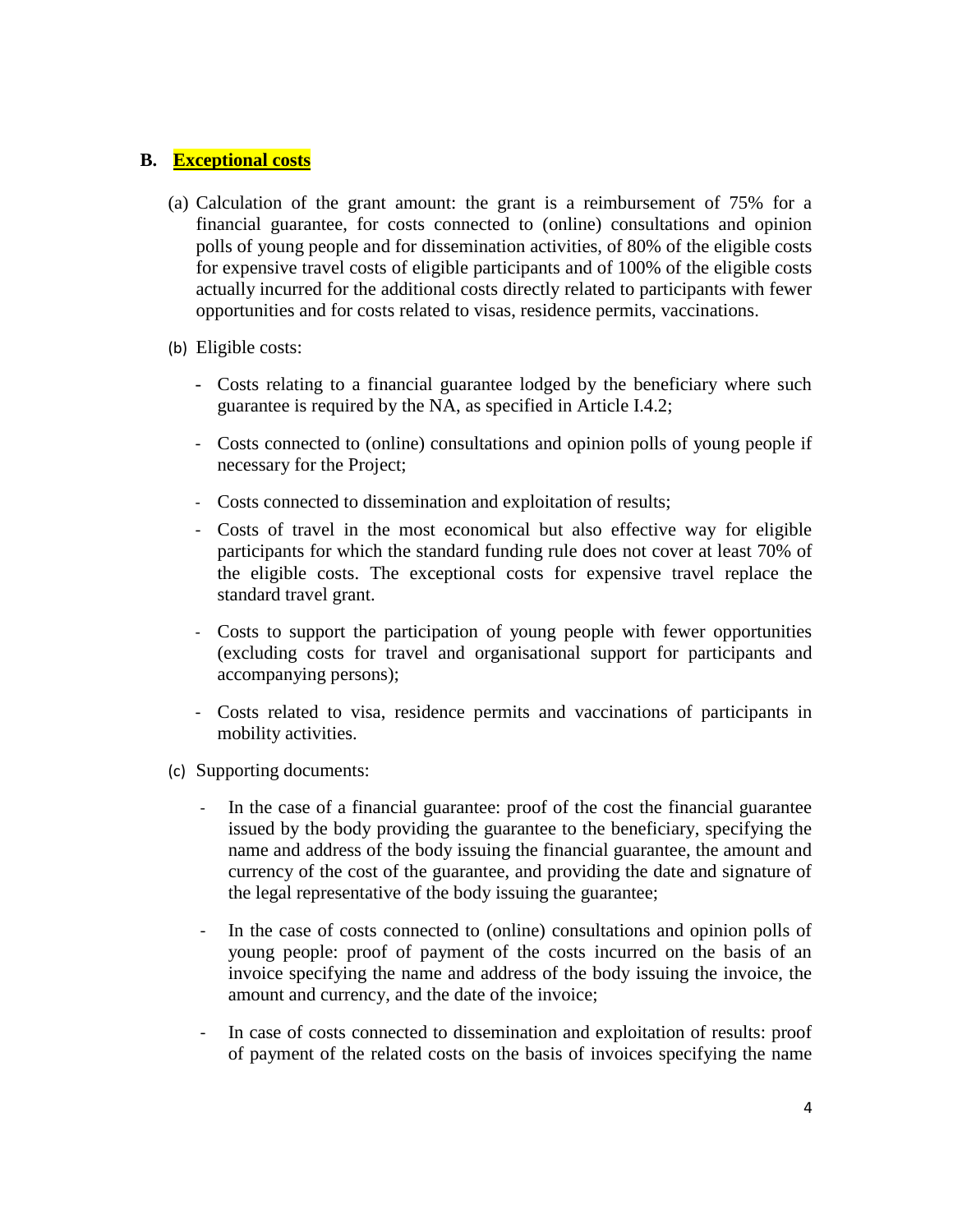and address of the body issuing the invoice, the amount and currency, and the date of the invoice;

- In the case of travel costs: proof of payment of the related costs on the basis of invoices specifying the name and address of the body issuing the invoice, the amount and currency, the date of the invoice and the travel route;
- In the case of costs to support the participation of young people with fewer opportunities: proof of payment of the related costs on the basis of invoices specifying the name and address of the body issuing the invoice, the amount and currency, and the date of the invoice;
- In the case of costs related to visa, residence permits and vaccinations: proof of payment of the related costs on the basis of invoices specifying the name and address of the body issuing the invoice, the amount and currency, and the date of the invoice.
- (d) Reporting:
	- The beneficiary must report in Mobility Tool+ whether exceptional costs were incurred;
	- In such case, the beneficiary must report in Mobility Tool+ the type of additional expenses as well as the real amount of related costs incurred.

### **III. CONDITIONS OF ELIGIBILITY OF PROJECT ACTIVITIES**

- a) The beneficiary must ensure that the activities of the project for which grant support was awarded are eligible in accordance with the rules set out in the Erasmus+ Programme Guide for each Key Action and each field.
- b) Activities undertaken that are not compliant with the rules set out in the Erasmus+ Programme Guide as complemented by the rules set out in this Annex must be declared ineligible by the NA and the grant amounts corresponding to the activities concerned must be reimbursed in full. The reimbursement must cover all budget categories for which a grant was awarded in relation to the activity that is declared ineligible.
- c) The eligible minimum duration of mobility activities specified in the Programme Guide is the minimum duration of the activity excluding time for travel.

# **IV. RULES AND CONDITIONS FOR GRANT REDUCTION FOR POOR, PARTIAL OR LATE IMPLEMENTATION**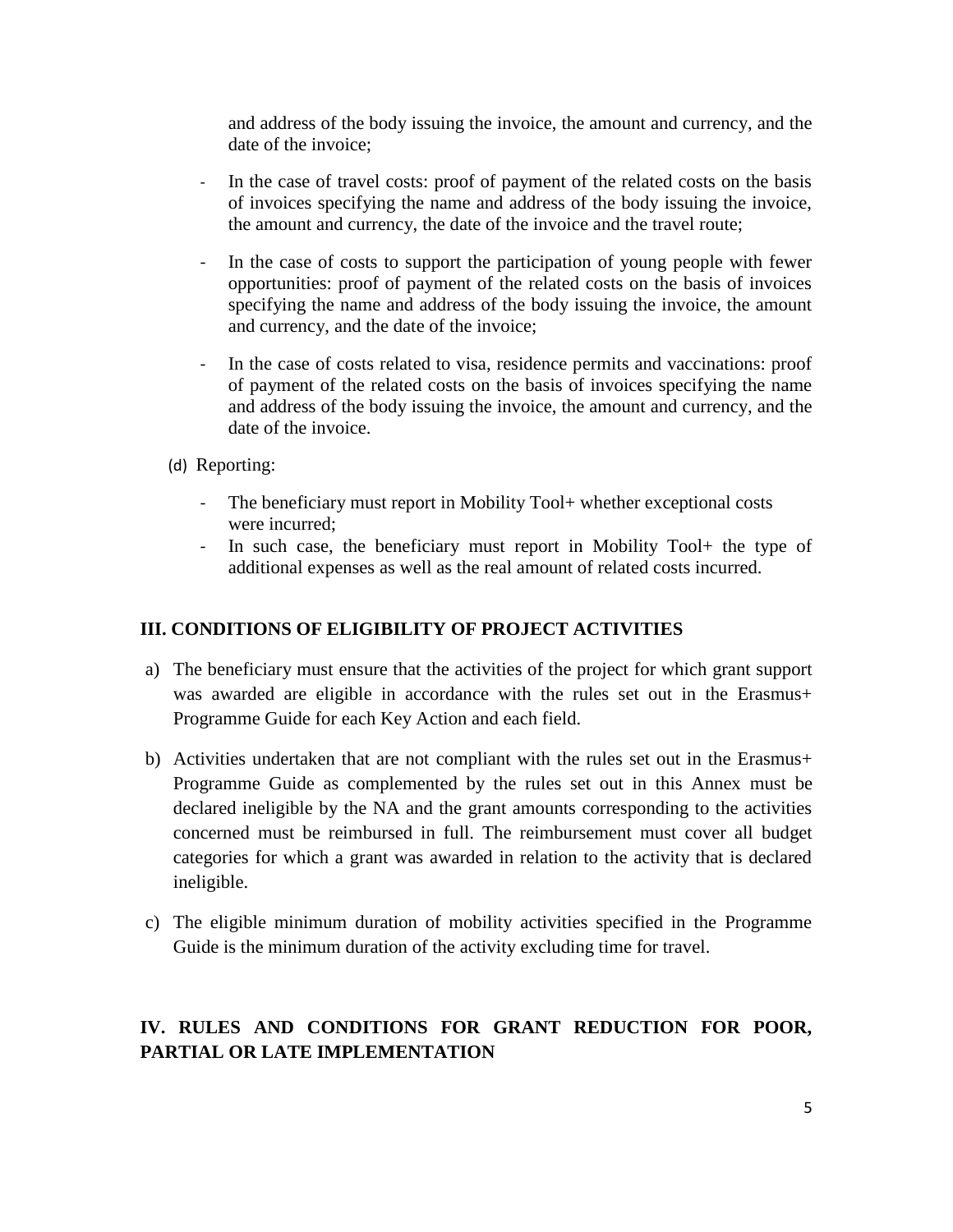- Poor, partial or late implementation of the Project may be established by the NA on the basis of the final report submitted by the beneficiary.
- The NA may consider also information received from any other relevant source, proving that the Project is not implemented in accordance with the contractual provisions. Other sources of information may include monitoring visits, desk checks or on the spot checks undertaken by the NA.
- The final report will be assessed on the basis of quality criteria and scored on a total of maximum 100 points. If the final report scores below 50 points in total, the NA may reduce the final grant amount for organisational support on the basis of poor, partial or late implementation of the Project even if all activities reported were eligible and actually took place.
- The final report will be assessed, using a common set of quality criteria focusing on:
	- The extent to which the Project was implemented in line with the approved grant application;
	- The quality of non-formal learning participative methods used and the involvement of young people during all the stages of the Project;
	- The impact on participants and participating organisations;
	- The quality of the practical arrangements, management and support modalities;
	- The quality and scope of the dissemination activities undertaken.
- A grant reduction based on poor, partial or late implementation may be applied to the total final amount of eligible expenses for organisational support and may be of:
	- 25% if the final report scores at least 40 points and below 50 points;
	- 50% if the final report scores at least 25 points and below 40 points;
	- 75% if the final report scores below 25 points.]

# **V. GRANT MODIFICATIONS (NOT APPLICABLE)**

# **VI. CHECKS OF GRANT BENEFICIARY AND PROVISION OF SUPPORTING DOCUMENTS**

In accordance with Article II.27 of the Annex I of the Agreement, the beneficiary may be subject to checks and audits in relation to the Agreement. Checks and audits aim at verifying whether the beneficiary managed the grant in respect of the rules set out in the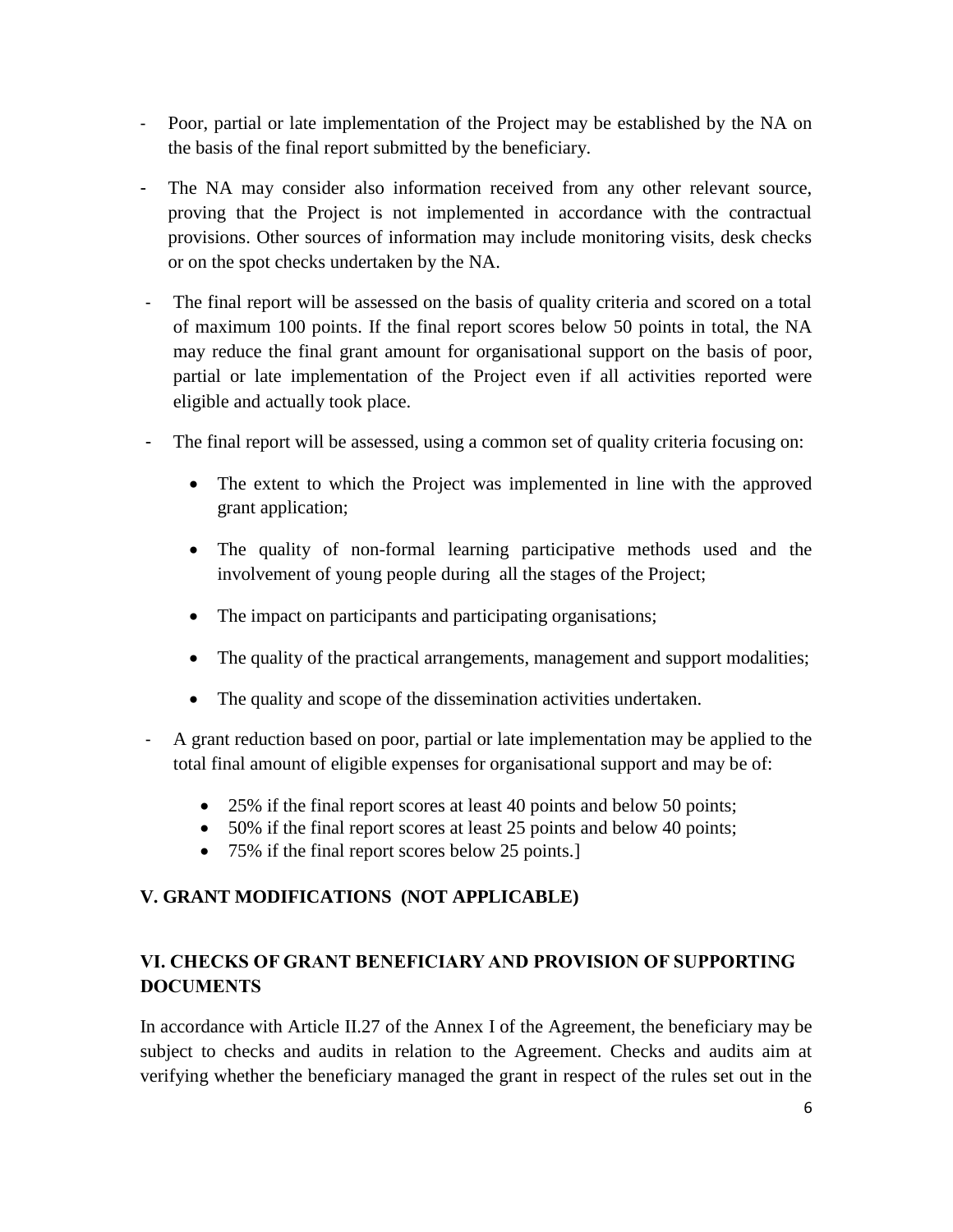Agreement, in order to establish the final grant amount to which the beneficiary is entitled.

A final report check must be performed for all projects. In addition, the project may be subject to further desk check or on-the-spot check if the project Agreement is included in the NA sample required by the European Commission or if the NA has selected it for a targeted check based on its risk assessment.

For final report check and desk check, the beneficiary must supply to the NA copies of supporting documents specified in the section I.2, unless the NA makes a request for originals to be delivered. The NA must return original supporting documents to the beneficiary upon its analysis thereof. If the beneficiary is legally not authorised to send original documents for final report or desk checks, the beneficiary concerned may send a copy of the supporting documents instead.

The beneficiary may be requested by the NA to provide for any type of check, additional supporting documents or evidence that are typically required for another type of check, as specified in article II.27 of the General Conditions.

The different checks must include the following:

# **a) Final report check**

The final report check is undertaken at final report stage at the NA premises in order to establish the final grant amount to which the beneficiary is entitled.

The beneficiary must submit to the National Agency a final report through Mobility Tool+ which will include the following information on grant expenditure:

- Unit contributions consumed for budget categories:
	- − Travel
	- − Organisational support
- Actual costs incurred for budget category:
	- Special needs support
- Actual costs incurred and supporting documents specified in Section II of this Annex for budget category:
	- − Exceptional costs

# **b) Desk check**

Desk check is an in-depth check of supporting documents at the NA premises that may be conducted at or after the final report stage.